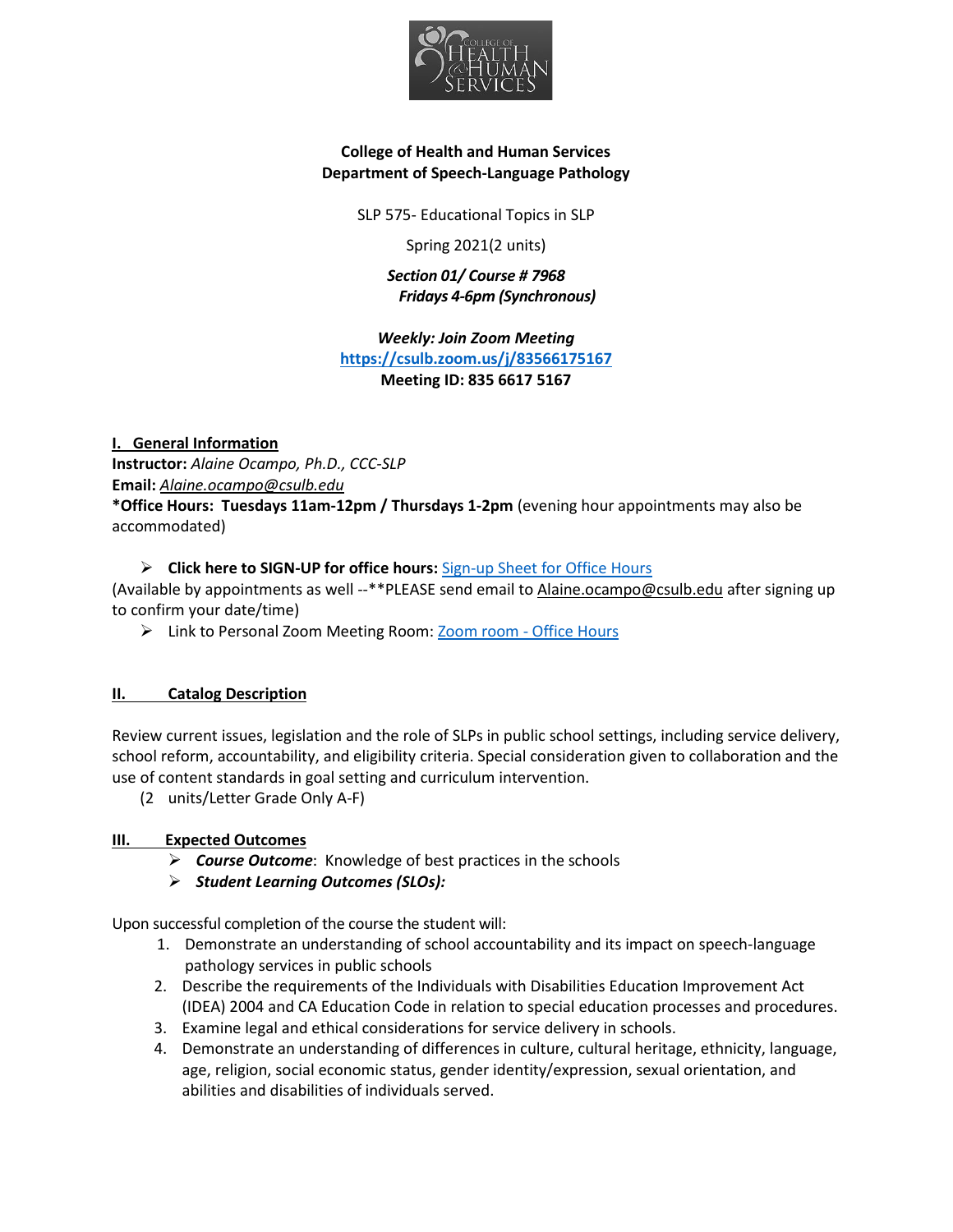- 5. Describe the referral process, including multi-tiered systems of support (MTSS), assessment and IEP procedures with emphasis on cultural competent practices when determining eligibility and selecting appropriate service delivery models for individuals with disabilities from ages 3-21
- 6. Explain the use of Common Core Standards (CCSS) in IEP goal setting and application of evidence-based practices while addressing curriculum requirements in creating intervention
- 7. Explain interprofessional practice (IPP) and how it can be implemented in the school setting
- 8. Understand the role of speech-language pathologists in counseling parents and students, and in developing self-determination and self-advocacy skills in students.
- 9. Articulate the challenges and opportunities facing SLPs in schools as their roles change and evolve, applying selected problem-solving approaches to changing situations including telepractice responsibilities.

# **IV. ASHA/CAA, ASHA CFCC, and CCTC Student Learning Outcome Assessment Matrix**

## **Certification Standards**

Satisfactory completion of this course is intended to assist students in meeting the following knowledge and skills section of the American Speech-Language-Hearing Association (ASHA) Standards for the Certificate of Clinical Competence in Speech-Language Pathology, effective January 1, 2020. The following aspects of the standards listed below are met in SLP 575:

| <b>SLO</b>     | <b>ASHA CCC</b>  | <b>CAA</b>          | <b>CCTC Standards</b>     | <b>Evaluation Method</b>             |
|----------------|------------------|---------------------|---------------------------|--------------------------------------|
|                | <b>Standards</b> | <b>Competencies</b> |                           |                                      |
| $\mathbf{1}$   | Standard         | 3.1.1 B             | (PD)<br>Program<br>Design | Written Assignments, Case            |
|                | IV $A-G$         | 3.1.3 B             | Standard 1,2, 5           | <b>Studies; In-Class Application</b> |
|                |                  | 3.1.4 B             | SLP Standard 4, 5         | (oral/written) activities; Mid-      |
|                |                  | 3.1.6 B             |                           | term; Final Project; Grading         |
|                |                  |                     |                           | <b>Rubrics</b>                       |
| $\overline{2}$ | Standard         | 3.1.1 B             | Design<br>(PD)<br>Program | Written Assignments, Case            |
|                | $V-A$ to $F$     | 3.1.3 B             | Standard 1,2, 5           | Studies; In-Class Application        |
|                |                  | 3.1.4 B             | SLP Standard 4,5          | (oral/written) activities; Mid-      |
|                |                  | 3.1.6 B             |                           | term; Final Project; Grading         |
|                |                  |                     |                           | Rubrics                              |
| 3              | Standard         | 3.1.1 B             | Program<br>Design<br>(PD) | Written Assignments, Case            |
|                | $V-A$ to $F$     | 3.1.3 B             | Standard 1,2, 3, 5        | Studies; In-Class Application        |
|                |                  | 3.1.4 B             |                           | (oral/written) activities; Mid-      |
|                |                  | 3.1.6 B             | SLP Standard 4, 5         | term; Final Project; Grading         |
|                |                  |                     |                           | <b>Rubrics</b>                       |
| 4              | Standard         | 3.1.1 B             | Program Design<br>(PD)    | Written Assignments, Case            |
|                | $V-A$ to $F$     | 3.1.3 B             | Standard 1,2, 3, 4, 5     | <b>Studies; In-Class Application</b> |
|                |                  | 3.1.4 B             |                           | (oral/written) activities; Mid-      |
|                |                  | 3.1.6 B             | SLP Standard 4, 5         | term; Final Project; Grading         |
|                |                  |                     |                           | Rubrics                              |
| 5              | Standard         | 3.1.4 B             | Program<br>Design<br>(PD) | Written Assignments, Case            |
|                | $V-A$ to $F$     | 3.1.6 B             | Standard 3, 4, 5          | Studies; In-Class Application        |
|                |                  |                     |                           | (oral/written) activities; Mid-      |
|                |                  |                     | SLP Standard 4, 5         | term; Final Project; Grading         |
|                |                  |                     |                           | <b>Rubrics</b>                       |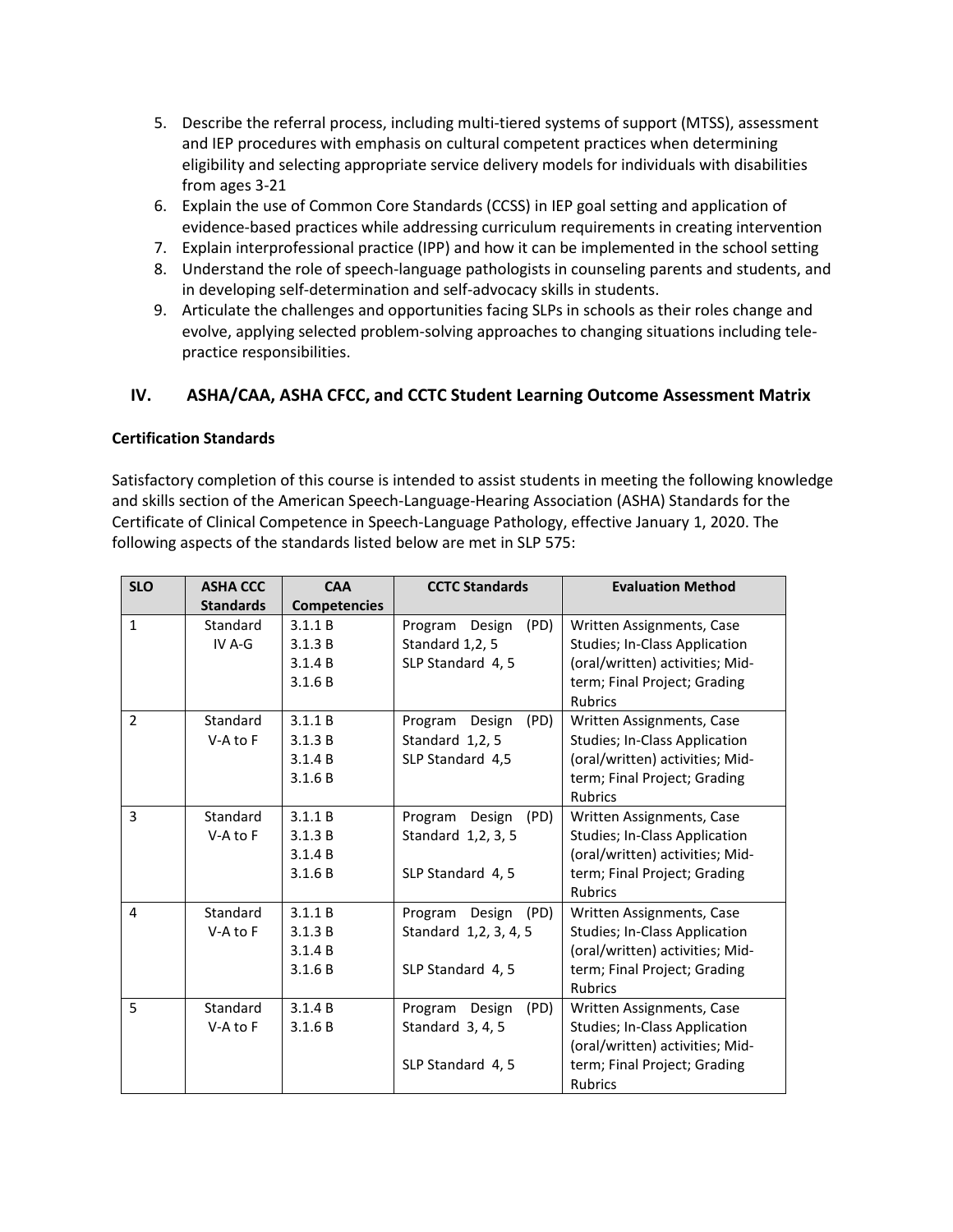| 6              | Standard     | 3.1.4 B | Program<br>Design | (PD) | Written Assignments, Case        |
|----------------|--------------|---------|-------------------|------|----------------------------------|
|                | $V-A$ to $F$ | 3.1.6 B | Standard 4, 5     |      | Studies; In-Class Application    |
|                |              |         |                   |      | (oral/written) activities; Final |
|                |              |         | SLP Standard 4, 5 |      | Project; Grading Rubrics         |
| $\overline{7}$ | Standard     | 3.1.1 B | Program<br>Design | (PD) | Written Assignments, Case        |
|                | $V-A$ to $F$ | 3.1.6 B | Standard 3, 4     |      | Studies; In-Class Application    |
|                |              |         |                   |      | (oral/written) activities; Final |
|                |              |         | SLP Standard 4, 5 |      | Project; Grading Rubrics Written |
|                |              |         |                   |      | Assignments, Case Studies; In-   |
|                |              |         |                   |      | Class Application (oral/written) |
|                |              |         |                   |      | activities; Mid-term; Final      |
|                |              |         |                   |      | Project; Grading Rubrics         |
| 8              | Standard     | 3.1.1 B | Program<br>Design | (PD) | Written Assignments, Case        |
|                | $V-A$ to $F$ | 3.1.6 B | Standard<br>2,3   |      | Studies; In-Class Application    |
|                |              |         |                   |      | (oral/written) activities; Final |
|                |              |         | SLP Standard 4, 5 |      | Project; Grading Rubrics         |
| 9              | Standard     | 3.1.1 B | Design<br>Program | (PD) | Written Assignments, Case        |
|                | V-A          | 3.1.3 B | Standard 1-6      |      | Studies; In-Class Application    |
|                |              | 3.1.4 B | SLP Standard 4, 5 |      | (oral/written) activities; Final |
|                |              | 3.1.6 B |                   |      | <b>Project; Grading Rubrics</b>  |
|                |              |         |                   |      |                                  |

## Links:

For detailed information, please visit

- ASHA 2020 Standards for the Certificate of Clinical Competence in Speech-Language Pathology:
	- <https://www.asha.org/Certification/2020-SLP-Certification-Standards/>
- CCTC SLP standards: [http://www.sjsu.edu/gup/docs/assess\\_report/CCTC-](http://www.sjsu.edu/gup/docs/assess_report/CCTC-ASHACrosswalk.pdf)[ASHACrosswalk.pdf](http://www.sjsu.edu/gup/docs/assess_report/CCTC-ASHACrosswalk.pdf)

## **V. Course Modality (Face-to-Face is N/A for AMI during COVID-19 Pandemic School Closures)**

Hybrid Class: One-third to two-thirds of the student/faculty and student/student contact time uses academic technology to structure remote activities. The remaining communication is face-to-face, similar to a traditional class.

- *1.* The instructor and students will communicate via Beachboard discussion board, online chat rooms, or email. Specific instructions will be given for each assignment.
- *2.* Students who complete the required assignments (e.g., posting/replying to a thread on the discussion board, participating in a chat room, participating in classroom discussion groups) will receive credit for the assignment.
- 3. The instructor will read student's posts or chatroom transcripts and refer to Beachboard statistics information to monitor the online activities of the students.
- 4. Students who do not maintain appropriate online behavior (i.e., respectful discussion of issues, complying with HIPAA, restricting online discussions to class content) will be given a warning. The offending post will be deleted; in order to receive credit for the assignment, the student must post an acceptable thread related to the content of the course.
- *5.* Students must be able to log in to the internet, create threads, reply to threads, log in to online conferencing software, send and receive emails.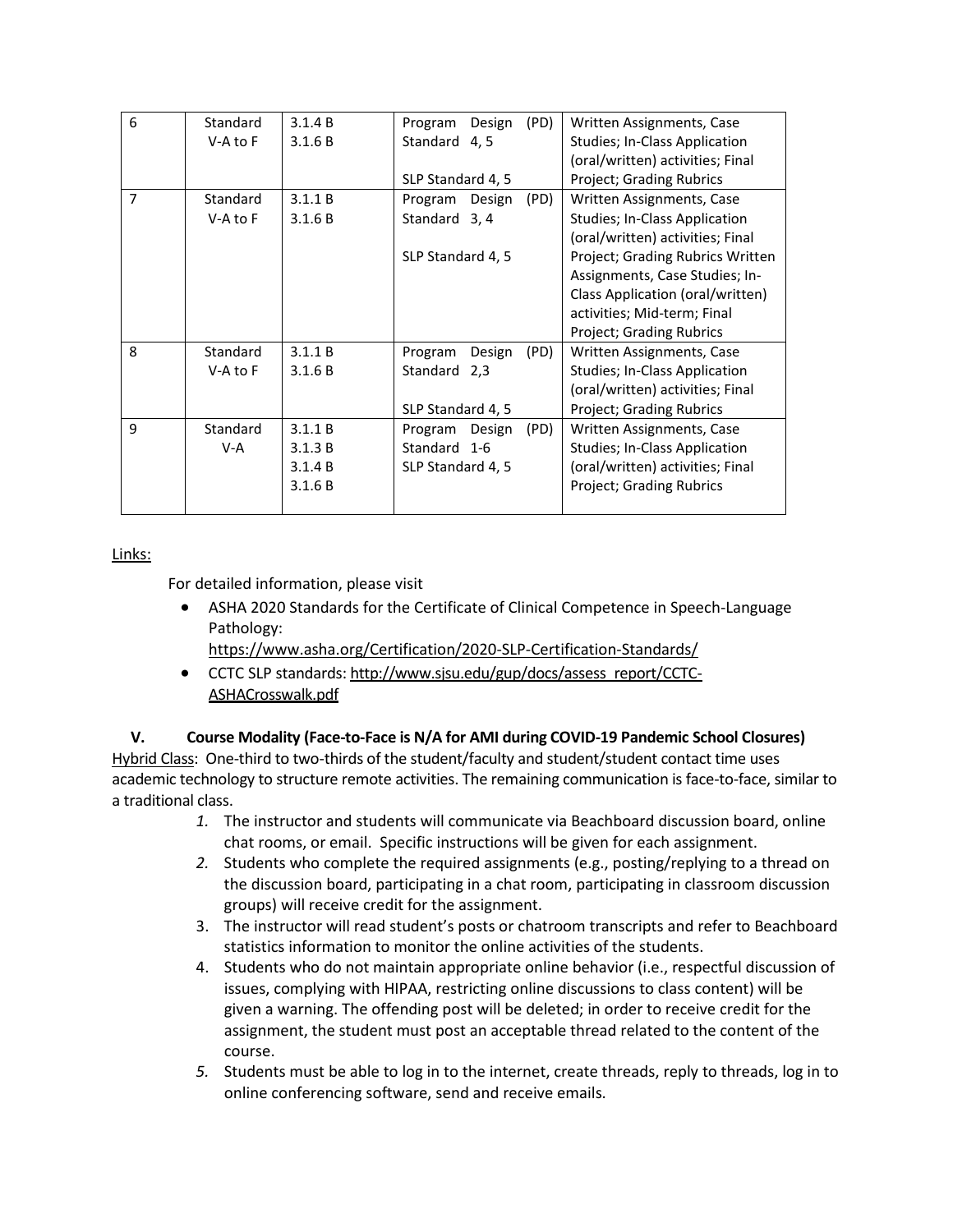6. Computers must be able to run the Lockdown Browser:

### **Operating Systems**

Windows: 10, 8, 7 Mac: MacOS 10.14 to 10.12, OS X 10.11, OSX 10.10 iOS: 10.0+ (iPad only). Must have a compatible LMS integration. [Details.](http://support.respondus.com/support/index.php?/default_import/Knowledgebase/Article/View/186/0/can-an-ipad-be-used-with-lockdown-browser) Chromebook: (K-12 only). [Details.](http://support.respondus.com/support/index.php?/Knowledgebase/Article/View/288/0/are-chromebooks-compatible-with-lockdown-browser)

### **Memory**

Windows: 75 MB permanent space on the hard drive Mac: 120 MB permanent space on the hard drive

## **Browser Requirements**

LockDown Browser is a client application that is installed to a local computer. Both the Windows edition and the Mac edition of the browser are based on Chromium, Google's open source framework. Students do NOT need Google's Chrome browser installed; nor will this version affect a Chrome browser that's already installed.

## **Technical Support is available through the following venues:**

## **Academic Technology Services**

1250 Bellflower Blvd. AS Building, Rm 120, [South Campus](https://daf.csulb.edu/maps/parking/index.html) Long Beach, CA 90840

**BeachBoard Support** (*AS-120)* 562.985.4959 [beachboard@csulb.edu](mailto:beachboard@csulb.edu)

*(Walk-in service is available for BeachBoard Support during open hours.* M-Th, 8am-6pm Friday, 8am-5pm

- *7.* In the event of technical breakdowns, students can submit assignments via email or submitting hard copies of the response to the instructor.
- 8. Students are expected to participate in all on-campus meetings to receive credit for the assignment.
- 9. If applicable, on-line tests will be administered via Lockdown Browser. All discussion posts, emails, chatroom participation must be completed with the student's personal CSULB username/ID. Academic honesty is important and any violations of academic honesty will be dealt with as outlined in Section XI, C: Cheating and Plagiarism.

## **VI. Methods of Instruction**

A. Lecture

Lecture is used to present basic information about the topic, the basic concepts, principles, facts, or theories and elaboration of these. Guests will be invited to lecture to students.

B. Discussions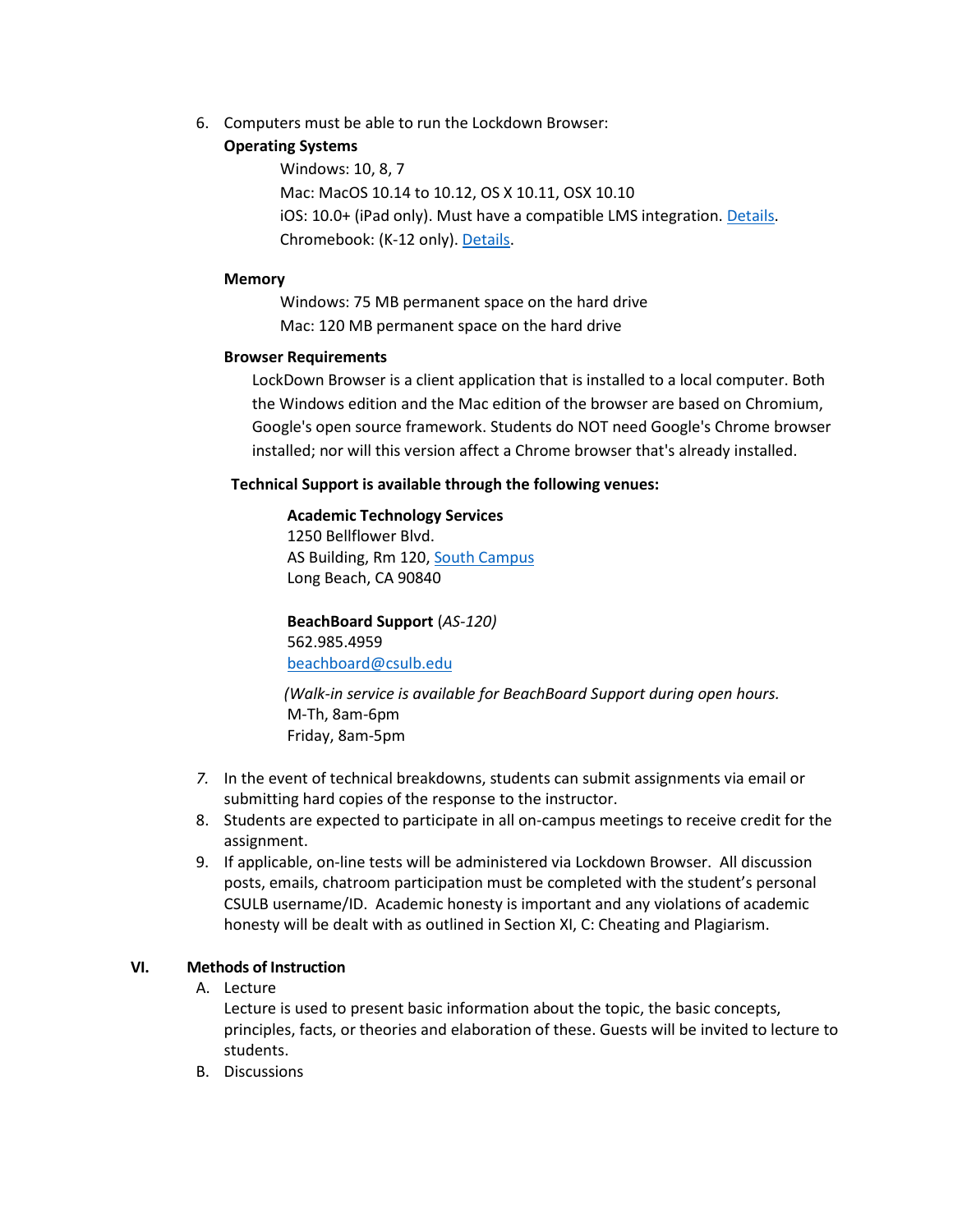Discussions are encouraged throughout the class to facilitate critical thinking and ability to apply learned information to clinical practice.

C. Multi-media presentations

Lectures are presented through power point presentations. Course handouts, assigned articles, recorded lecturers, or video clips will be available on BeachBoard. Audios and videos will also be used to facilitate student learning.

## **VII. Extent and Nature of Technology Use**

A. Lectures utilize PowerPoint: Wireless internet access for use of D2L and other internet resources are required for small group projects

B. Online version of the course is through D2L (BeachBoard). Students will view lectures online, participate discussions as well as submit all assignments online.

Help with BeachBoard, email or other technology issues may be acquired by contacting the Technology Help Desk (562-985-4959 o[r helpdesk@csulb.edu\)](mailto:helpdesk@csulb.edu).

## **VIII. Text(s) and Other Required Materials**

- A. Selected Readings posted on BeachBoard throughout the term.
- B. Selected Chapters from: Moore, B.J. and Montgomery, J. (2018). *Making a difference for America's children: Speech-Language Pathologists in Schools*

## **IX. Schedule/Outline of Topics to be Covered\***

\*See Appendix A (last page of syllabus beginning ON PAGE 16)

**Note:** Lively participation and attendance is expected**.** *To add to the learning experience, professionals from the field will join the class to provide their expertise and unique perspectives from their settings. A tentative list is provided in the outline below. Adjustments re: dates and/or topics may be necessary due to the realities of life in the school-based world. In addition, hand-outs from guest lecturers are listed as "TBD" as we await specific direction on recommended hand-outs from them. We thank you, in advance, for your patience and understanding when schedule changes must occur.*

**Note:** *Hand-outs and assigned readings are meant to supplement discussions in class and is a sampling of some of the current and on-going topics related to school-based issues. Students are expected to keep up with the readings and to demonstrate use and reference to the readings (and others of their choice in all assignments. Readings may not be assigned to a specific class date but, again, are expected to be referenced and used for various assignments. The Instructor reserves the right to have periodic and unannounced quizzes during the semester.*

## *X. Required Assignments*

Note: Failure to complete any one of the course requirements will result in a failing grade for this *course*

- *All graduate students in SLP 575 are required to complete each of the following assignments*
- *No late assignments will be accepted without a University "excused" absence*
- *Students who exhibit [Chronic] tardiness and submit assignments late without a University "excused" absence may receive deduction of points (upon discretion of instructor)*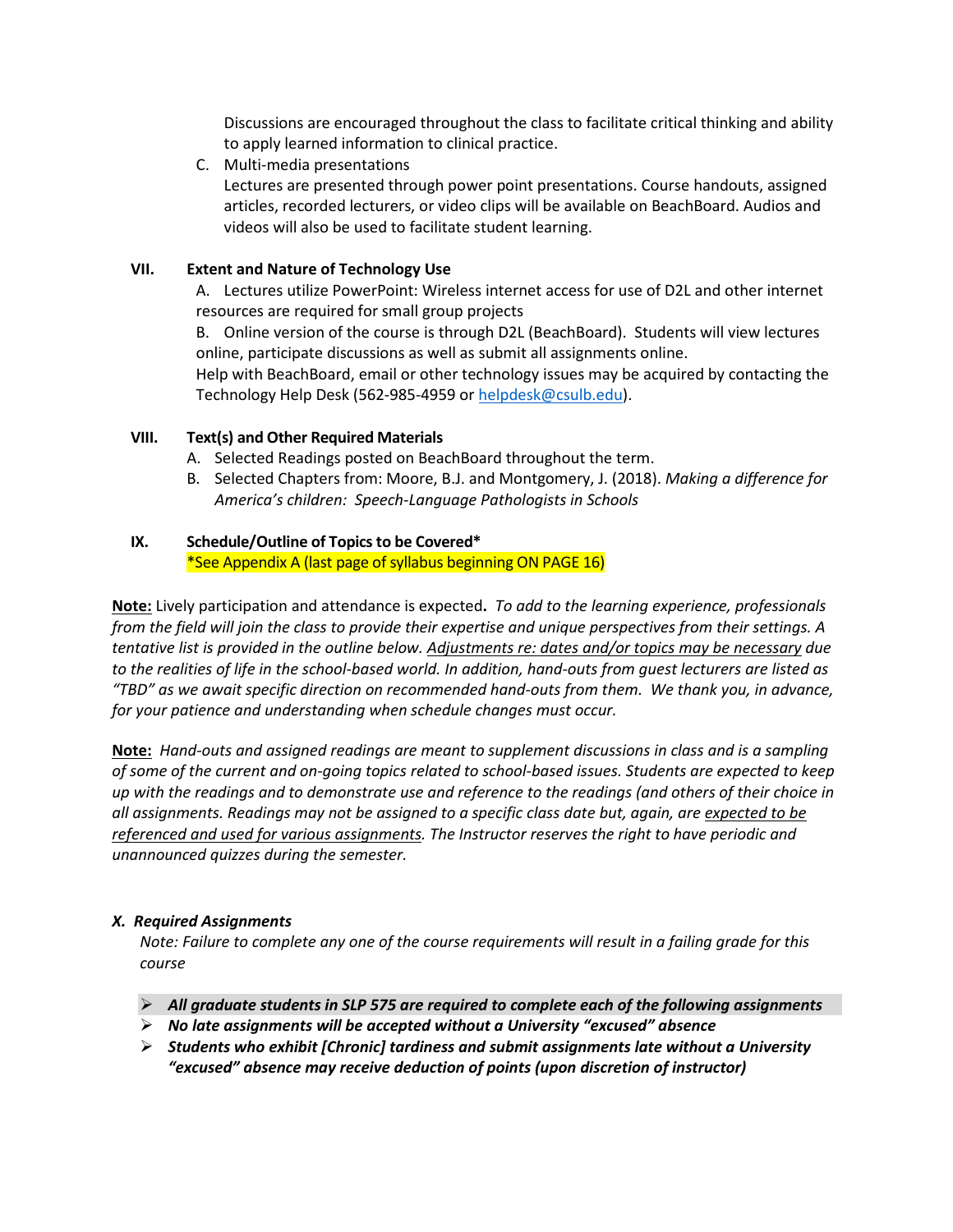| <b>Required Assignment</b>                           | <b>Description</b>                                                                                                                                                                                 |  |  |
|------------------------------------------------------|----------------------------------------------------------------------------------------------------------------------------------------------------------------------------------------------------|--|--|
| Application Activities; Class Participation (on-     | <b>Instructor-Guided Application and/or</b>                                                                                                                                                        |  |  |
| line and/or face-to-face; or Discussion Thread       | <b>Discussion Activities can include the</b>                                                                                                                                                       |  |  |
|                                                      | following:                                                                                                                                                                                         |  |  |
| 30 points<br>(5 points x 6 weeks)                    | a) Reflection from assigned readings or guest lecture<br>content; b) Assessment / Analysis in-class activities; c)<br>Group discussion activities; d) Informal (impromptu)<br>class presentations. |  |  |
|                                                      | When applicable, grading rubrics will be provided through a<br>separate hand-out                                                                                                                   |  |  |
| <b>Specific Written Assignment Related to</b>        |                                                                                                                                                                                                    |  |  |
| <b>Common Core State Standards (CCSS)</b>            | Paper Topic: CCSS<br>➤                                                                                                                                                                             |  |  |
| 15 points                                            | 2 (two) pages maximum; double-spaced; Times New<br>Roman Font; Separate page for References page (3-4<br>selected references); APA 7 <sup>th</sup> Ed. Format - submitted<br>via DropBox           |  |  |
|                                                      | Grading rubrics will be provided through a separate hand-<br>out                                                                                                                                   |  |  |
| Case example<br>(Ed Code/Legally Defensible Reports) | A portion of an Assessment and/or IEP Document will<br>be analyzed in accordance to Ed Code Guidelines                                                                                             |  |  |
| 15 Points                                            | Grading rubrics will be provided through a separate hand-<br>out                                                                                                                                   |  |  |
| <b>Tele-Practice Lesson Plan</b>                     | -One Lesson Plan for a Tele-Practice session with a                                                                                                                                                |  |  |
|                                                      | preschool-age child OR school-age individual                                                                                                                                                       |  |  |
| 15 points                                            | -Once you choose your preferred age-group, notify                                                                                                                                                  |  |  |
|                                                      | instructor, and goals will be shared for you to address<br>in the lesson plan                                                                                                                      |  |  |
|                                                      | Grading rubric will be provided through a separate<br>hand-out                                                                                                                                     |  |  |
| In-Class (Push-In) Group Lesson Plan                 | A lesson plan for an in-class lesson geared for a                                                                                                                                                  |  |  |
|                                                      | group of students (i.e., co-teaching with *special                                                                                                                                                 |  |  |
| 15 points                                            | populations for specialized academic                                                                                                                                                               |  |  |
|                                                      | instruction/special day classes; or pre-vocational                                                                                                                                                 |  |  |
|                                                      | / transitional settings)                                                                                                                                                                           |  |  |
|                                                      | --*special population includes those with                                                                                                                                                          |  |  |
|                                                      | intellectual disabilities, non-to-minimal verbal                                                                                                                                                   |  |  |
|                                                      | status, with or without accompanying physical,                                                                                                                                                     |  |  |
|                                                      | visual, or hearing impairments                                                                                                                                                                     |  |  |
|                                                      | Grading rubric will be provided through a<br>separate hand-out                                                                                                                                     |  |  |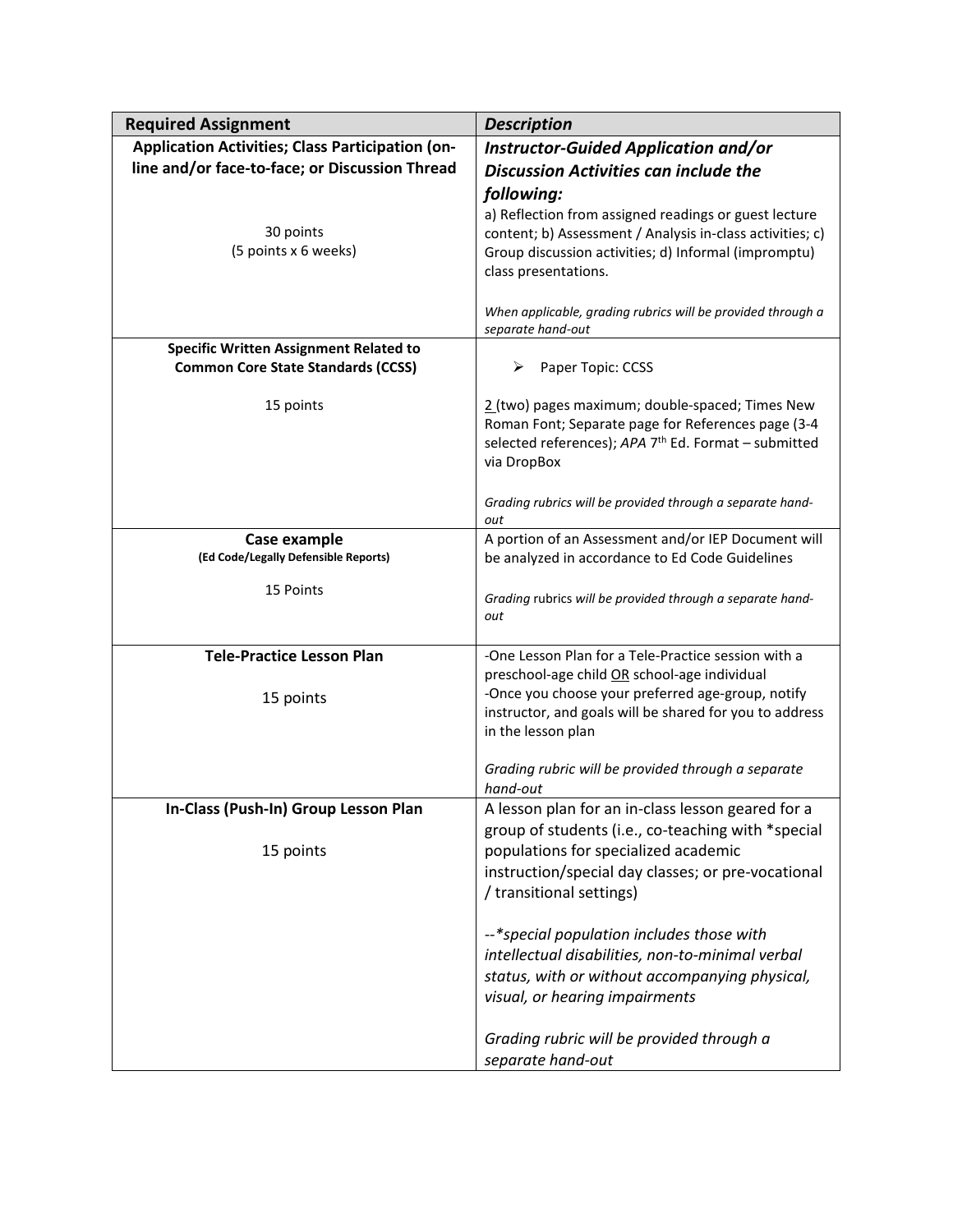| <b>Final Summary Project</b><br>40 points | Students will be asked to share how specific learning<br>objectives were met through the course content<br>provided |
|-------------------------------------------|---------------------------------------------------------------------------------------------------------------------|
|                                           | Grading rubric will be provided through a separate hand-out                                                         |

#### **XI. Methods of Evaluation**

| <b>Methods of Evaluation</b>                                                                                                        | <b>Student</b><br><b>Learning</b><br><b>Outcomes</b> | <b>Total Point Value</b>  | % of course grade |
|-------------------------------------------------------------------------------------------------------------------------------------|------------------------------------------------------|---------------------------|-------------------|
| <b>Application Activities;</b><br><b>Class Participation (on-</b><br>line and/or face-to-<br>face), or Discussion<br><b>Threads</b> | $#1-9$                                               | 30<br>(5 points x 6weeks) | 20%               |
| Case example<br>(Ed Code/Legally<br><b>Defensible Reports)</b>                                                                      | $#1-9$                                               | 15                        | 15%               |
| <b>Written Assignment:</b><br><b>CCSS</b>                                                                                           | $#1-9$                                               | 15                        | 15%               |
| <b>Tele-Practice Lesson</b><br>Plan                                                                                                 | $#1-9$                                               | 15                        | 15%               |
| In-Class (Push-In)<br><b>Group Lesson Plan</b>                                                                                      | $#1-9$                                               | 15                        | 15%               |
| <b>Final Summary Project</b>                                                                                                        | $#1-9$                                               | 40                        | 20%               |

#### *XII. Grade Assignment*

Grades are distributed as follows*:* (1) **90-100%** = A; (2) **89.9-80%** = B; (3**) 79.9-70%**= C; (4**) 69.9-60%** = D; (5) Below  $60 = F.$ 

#### *XIII. Required Assignments*

Note: Failure to complete any one of the course requirements will result in a failing grade for this course

- *All graduate students in CD 575 are required to complete each of the following assignments*
- *No late assignments will be accepted without a University "excused" absence*
- *Assignments submitted late without a University "excused" absence may receive a 5-point deduction for each day after the due date*

=============================================================================================

#### *Course and University Policies:*

### **I. Course Policies**

## **Extended or Multiple Absences**

Students who anticipate extended or multiple absences during a particular semester should consult with their advisor and the faculty member before enrolling in any class to determine whether it will be possible to complete the requirements for the course. Students who realize after enrollment that they will have extended or multiple absences should consult with the faculty member to see whether it will be possible to complete the course requirements.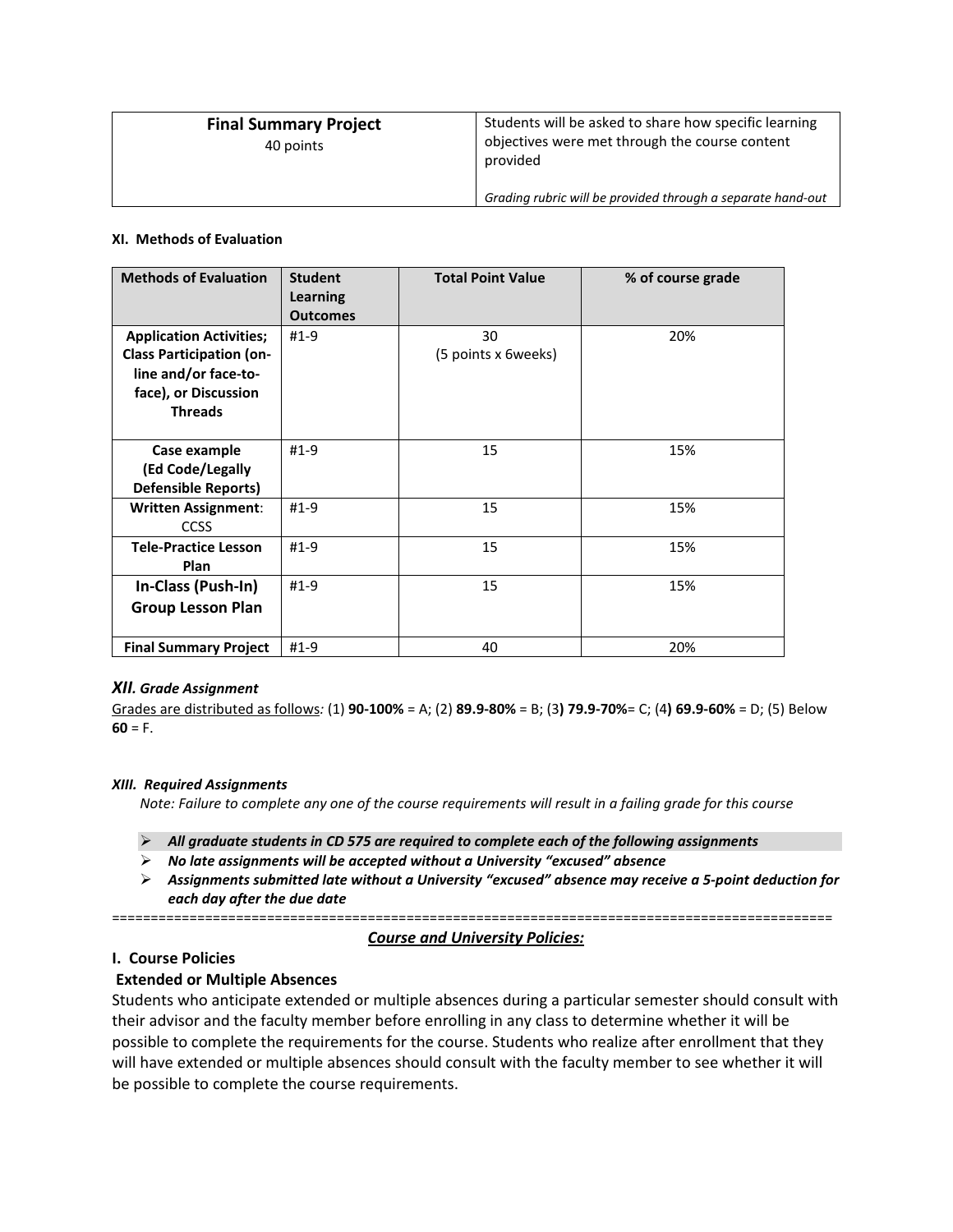#### **Alternative Assignments**

In circumstances where a specific assignment, activity, quiz, or exam cannot reasonably be made up, it is the instructor's option to assign alternative work.

#### **Assignments, Exam Dates, Point Values**

It is unlikely that the dates of various assignments, exams, or their point values will change. It is possible, however, that adjustments in the course schedule or the course assignments may be necessary. Students will be notified about changes, if any, and whenever possible, students will be consulted in advance about any changes. All exam papers will be retained by the professor. Examinations and other assignments may be returned to the student for review and then re-collected the same day and stored. Students are also welcome to review papers and/or exams during office hour appointments.

#### II. University/College-wide Policies

#### A. Statement of Non-discrimination

California State University, Long Beach is committed to maintaining an inclusive learning community that values diversity and fosters mutual respect. All students have the right to participate fully in university programs and activities free from discrimination, harassment, sexual violence, and retaliation. Students who believe they have been subjected to discrimination, harassment, sexual violence, or retaliation on the basis of a protected status such as age, disability, gender, gender identity/expression, sexual orientation, race, color, ethnicity, religion, national origin, veteran/veteran status or any other status protected by law, should contact the Office of Equity & Diversity at (562) 985-8256, University Student Union (USU) Suite 301, [http://www.csulb.edu/depts/oed/.](http://www.csulb.edu/depts/oed/)

#### *B.* Statement of Accessibilit[y](http://www.csulb.edu/divisions/aa/academic_technology/itss/course_materials/accessibility/)

## [http://www.csulb.edu/divisions/aa/academic\\_technology/itss/course\\_materials/accessibili](http://www.csulb.edu/divisions/aa/academic_technology/itss/course_materials/accessibility/) [ty/](http://www.csulb.edu/divisions/aa/academic_technology/itss/course_materials/accessibility/) *Accommodation*

It is the student's responsibility to notify the instructor in advance of the need for accommodation of a university verified disability (PS 11-07, Course Syllabi and Standard Course Outlines). Students needing special consideration for class format and schedule due to religious observance or military obligations must notify the instructor in advance of those needs.

Students who require additional time or other accommodation for assignments must secure verification/assistance from the CSULB Bob Muphy Access Center (BMAC) located at SSC, Room 110; Contact information is as follows **- Phone:** (562) 985-5401; **E-mail:** [bmac@csulb.edu](mailto:dss@csulb.edu)

Accommodation is a process in which the student, BMAC, and instructor each play an important role. Students contact BMAC so that their eligibility and need for accommodation can be determined. DSS identifies how much time is required for each exam. The student is responsible for discussing his/her need with the instructor and for making appropriate arrangements. Students who are eligible to receive accommodation should present an Accommodation Cover Letter and a BMAC Student/Teacher Testing Agreement Form to the instructor as early in the semester as possible, but no later than a week before the first test. (It takes one week to schedule taking an exam at the BMAC office.) The instructor welcomes the opportunity to implement the accommodations determined by BMAC. Please ask the instructor if you have any questions.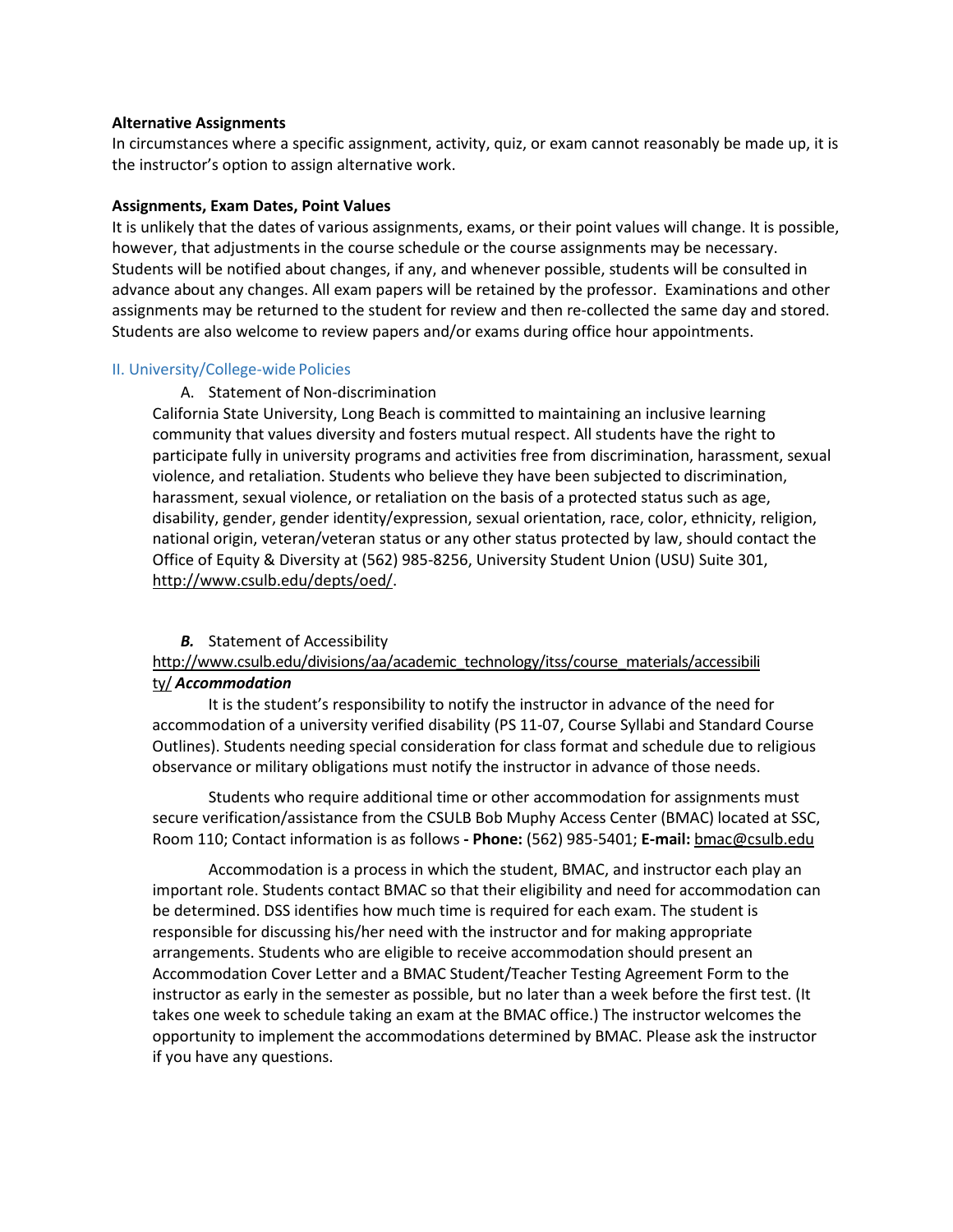## C. Cheating and Plagiarism (CSULB Catalog, [http://catalog.csulb.edu/content.php?catoid=2&navoid=30#cheating-and](http://catalog.csulb.edu/content.php?catoid=2&navoid=30&cheating-and-plagiarism)[plagiarism\)](http://catalog.csulb.edu/content.php?catoid=2&navoid=30&cheating-and-plagiarism)

#### *Definition of Plagiarism*

Plagiarism is defined as the act of using the ideas or work of another person or persons as if they were one's own, without giving credit to the source. Such an act is not plagiarism if it is ascertained that the ideas were arrived at through independent reasoning or logic or where the thought or idea is common knowledge. Acknowledge of an original author or source must be made through appropriate references, i.e., quotation marks, footnotes, or commentary. Examples of plagiarism include, but are not limited to, the following: the submission of a work, either inpart or in whole, completed by another; failure to give credit for ideas, statements, facts or conclusions which rightfully belong to another; in written work, failure to use quotation marks when quoting directly from another, whether it be a paragraph, a sentence, or even a part thereof; or close and lengthy paraphrasing of another's writing or programming. A student who is in doubt about the extent of acceptable paraphrasing should consult the instructor. Students are cautioned that, in conducting their research, they should prepare their notes by (a) either quoting material exactly (using quotation marks) at the time they take notes from a source; or (b) departing completely from the language used in the source, putting the material into their own words. In this way, when the material is used in the paper or project, the student can avoid plagiarism resulting from verbatim use of notes. Both quoted and paraphrased materials must be given proper citations.

#### *Definition of Cheating*

Cheating is defined as the act of obtaining or attempting to obtain or aiding another to obtain academic credit for work by the use of any dishonest, deceptive or fraudulent means. Examples of cheating during an examination would include, but not be limited to the following: copying, either in part or in whole, from another test or examination; discussion of answers or ideas relating to the answers on an examination or test unless such discussion is specifically authorized by the instructor; giving or receiving copies of an exam without the permission of the instructor; using or displaying notes; "cheat sheets," or other information or devices inappropriate to the prescribed test conditions, as when the test of competence includes a test of unassisted recall of information, skill, or procedure; allowing someone other than the officially enrolled student to represent the same. Also included are plagiarism as defined and altering or interfering with the grading procedures. It is often appropriate for students to study together or to work in teams on projects. However, such students should be careful to avoid use of unauthorized assistance, and to avoid any implication of cheating, by such means as sitting apart from one another in examinations, presenting the work in a manner which clearly indicates the effort of each individual, or such other method as is appropriate to the particular course.

#### *Academic Action*

"One or more of the following academic actions are available to the faculty member who finds a student has been cheating or plagiarizing. These options may be taken by the faculty member to the extent that the faulty member considers the cheating or plagiarism to manifest the student's lack of scholarship or to reflect on the student's lack of academic performance in the course. These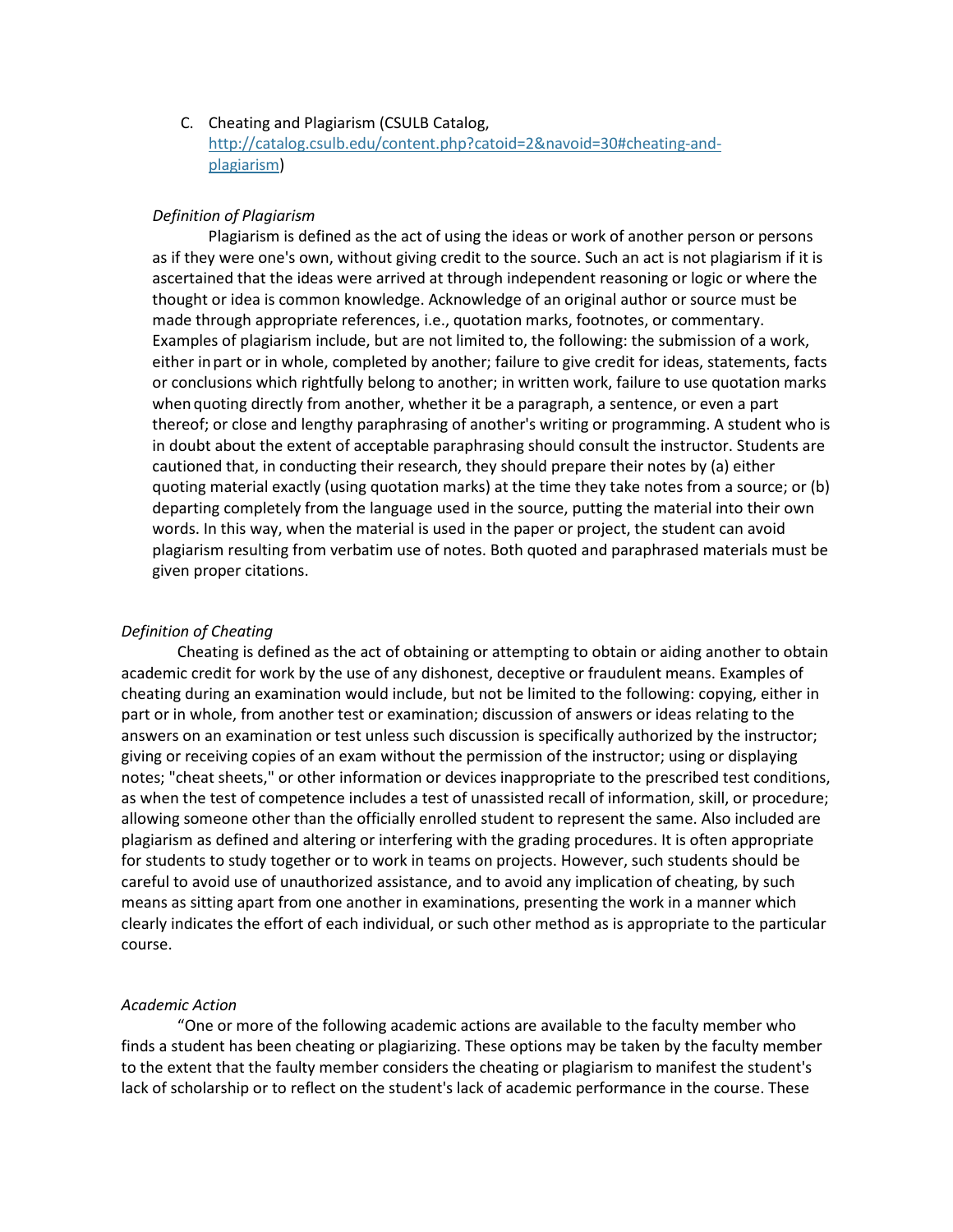actions may be taken without a request for or before the receipt of a Report from the Academic Integrity Committee.

- A. Review no action.
- B. An oral reprimand with emphasis on counseling toward prevention of furtheroccurrences;
- C. A requirement that the work be repeated;
- D. Assignment of a score of zero (0) for the specific demonstration of competence, resulting in the proportional reduction of final course grade;
- E. Assignment of a failing final grade;
- F. Referral to the Office of Judicial Affairs for possible probation, suspension, or expulsion."

## D. Attendance Policy:

The instructor may withdraw students who fail to attend class during the first week of the semester. The attendance policy for this course is described as follows:

Attendance is mandatory in order to complete and receive credit for in-class assignments. No make-up points will be given for missed assignments.

**Prompt attendance is not only expected but required at all class periods**. More than 3 unexcused absences (which is more than 20% of the total class periods) may constitute an automatic F. Students arriving more than 10 minutes after the start of class will be considered absent. Please note that three tardies will equal one absence.

- A. The instructor may take attendance from randomly selected classe*s.* You cannot earn or make-up the points from in-class assignments if you're absent.
- B. Late papers may be accepted with official documents only (e.g., a doctor's note; a jury summons, etc.). The late paper must be turned in within a week of the due date of the assignment in order to receive a grade. However, 20% deduction from the originalscore may be given in consideration of fairness to other students.
- C. E. If you miss an in-class activity (e.g., application activity; pop quiz) you will receive a"0" for that class activity.

Students may have a valid reason to miss a class. When any of the following reasons directly conflict with class meeting times, students are responsible for informing faculty members of the reason for the absence and for arranging to make up missed assignments, tests, quizzes, and class work insofar as this is possible. Excused absences include, but are not limited to:

- A. Illness or injury to the student
- B. Death, injury, or serious illness of an immediate family member or the like
- C. Religious reasons (California Education Code section 89320)
- D. Jury duty or government obligation
- E. University sanctioned or approved activities (examples include: artistic performances, forensics presentations, participation in research conferences, intercollegiate athletic activities, student government, required class field trips, etc.)

[http://web.csulb.edu/divisions/aa/catalog/current/academic\\_information/class\\_attendance.h](http://web.csulb.edu/divisions/aa/catalog/current/academic_information/class_attendance.html)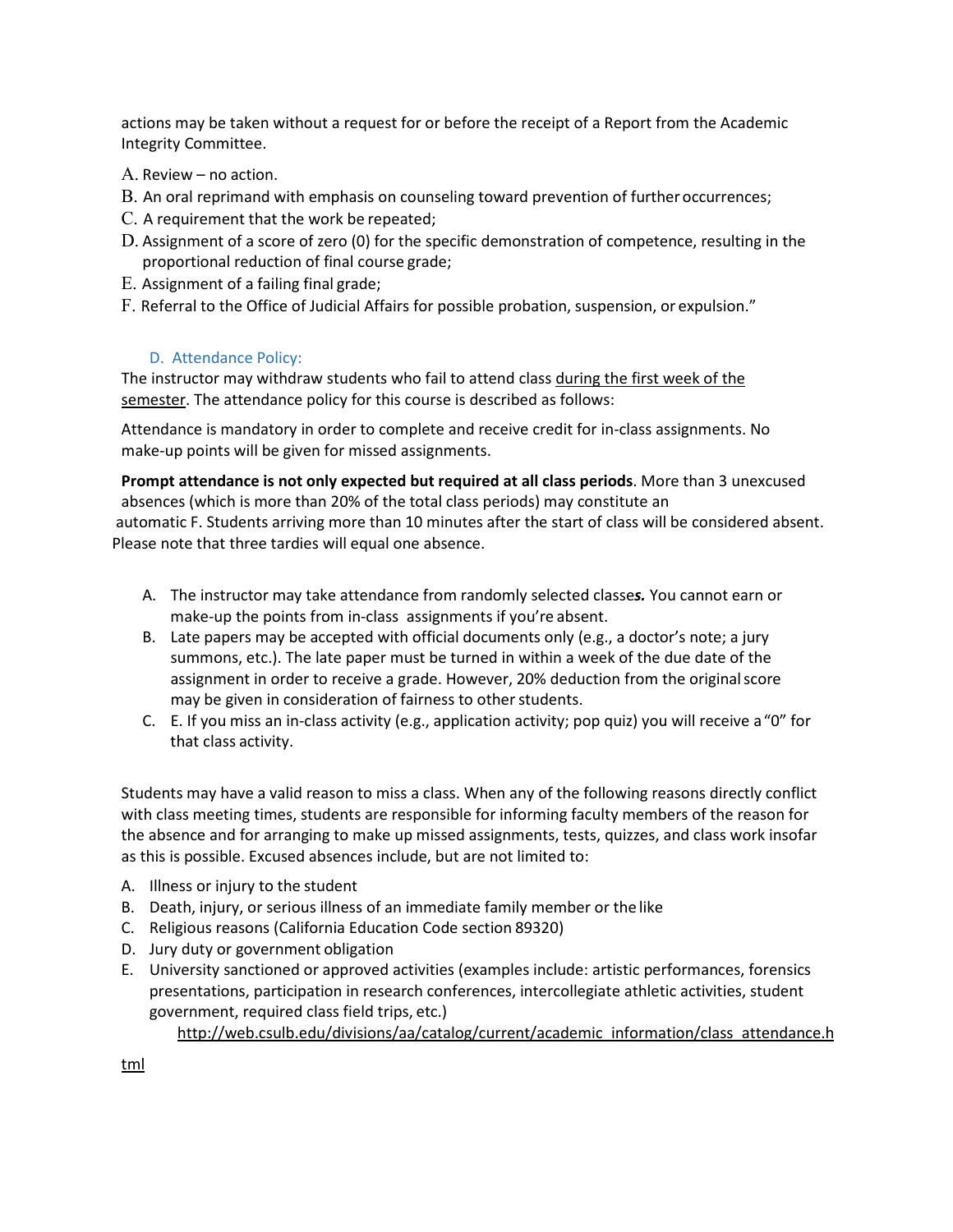### **E.** Withdrawal Policy

Regulations governing the refund of student fees in the California State University system are prescribed by the CSU Board of Trustees; see California Code of Regulations, Title 5, Education, Section 41802.

### <http://web.csulb.edu/depts/enrollment/registration/details.html#anchor1>

#### Withdrawal during the first two weeks of instruction:

Students may withdraw during this period and the course will not appear on their permanent records.

## Withdrawal after the second week of instruction and prior to the final three weeks of the regular semester (20% of a non-standard session) of instruction:

Withdrawals during this period are permissible only for serious and compelling reasons. The approval signatures of the instructor and department chair are required. The request and approvals shall state the reasons for the withdrawal. Students should be aware that the definition of "serious and compelling reasons" as applied by faculty and administrators may become narrower as the semester progresses. Copies of such approvals are kept on file by Enrollment Services.

## Withdrawal during the final three weeks of instruction:

Withdrawal during the final three weeks of instruction are not permitted except in cases such as accident or serious illness where the circumstances causing the withdrawal are clearly beyond the student's control and the assignment of an Incomplete is not practical. Ordinarily, withdrawal in this category will involve total withdrawal from the campus except that a Credit/No Credit grade or an Incomplete may be assigned for other courses in which sufficient work has been completed to permit an evaluation to be made. Request for permission to withdraw under these circumstances must be made in writing on forms available from Enrollment Services. The requests and approvals shall state the reasons for the withdrawal. These requests must be approved by the instructor of record, department chair (or designee), college dean (or designee), and the academic administrator appointed by the president to act in such matters. Copies of such approvals are kept on file by Enrollment Services.

#### Limits on Withdrawal:

No undergraduate student may withdraw from more than a total of 18 units. This restriction extends throughout the entire undergraduate enrollment of a student at CSULB for a single graduation, including special sessions, enrollment by extension, and re-enrolling after separation from the University for any reason. The following exceptions apply:

- Withdrawals prior to the end of the second week of a semester (13%) of instruction atCSULB,
- Withdrawals in terms prior to fall 2009 at CSULB,
- Withdrawals at institutions other than CSULB, and
- Withdrawals at CSULB for exceptional circumstances such as serious illness or accident (the permanent academic record will show these as a WE to indicate the basis forwithdrawal).

#### Medical Withdrawal:

CSULB may allow a student to withdraw without academic penalty from classes if the following criteria are met:

- A completed Medical Withdrawal Form, including any required documentation, is submitted to Enrollment Services before the end of the semester, and
- The student presents evidence to demonstrate that a severe medical or debilitating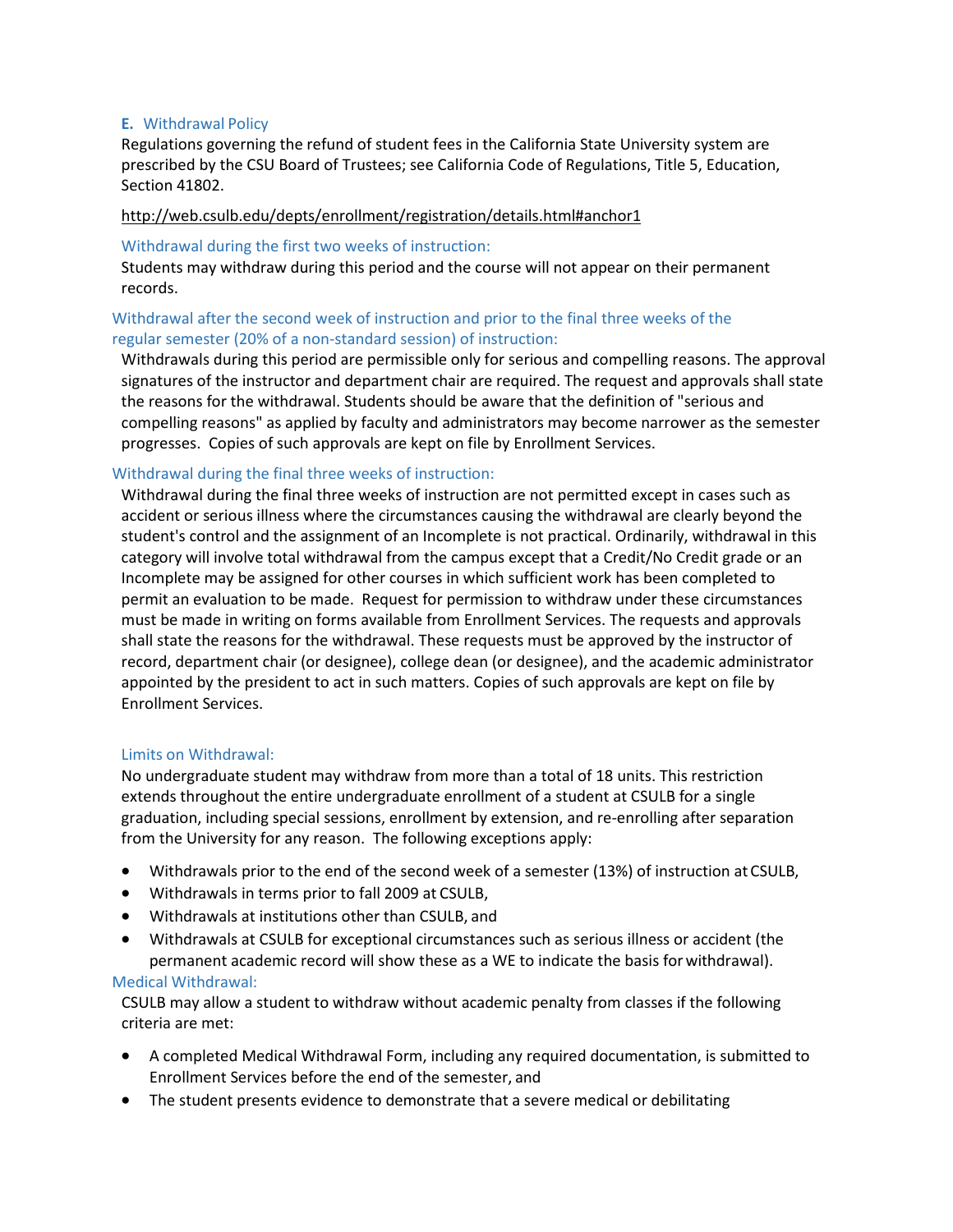psychological condition prevented the student from attending and/or doing the requiredwork of the courses to the extent that it was impossible to complete the courses.

#### **F.** Campus Behavior

#### Civility Statement

California State University, Long Beach, takes pride in its tradition of maintaining a civil and non-violent learning, working, and social environment. Civility and mutual respect toward all members of the University community are intrinsic to the establishment of excellence in teaching and learning. They also contribute to the maintenance of a safe and productive workplace and overall healthy campus climate. The University espouses and practices zero tolerance for violence against any member of the University community (i.e., students, faculty, staff, administrators, and visitors). Violence and threats of violence not only disrupt the campus environment, they also negatively impact the University's ability to foster open dialogue and a free exchange of ideas among all campus constituencies (CSULB Catalog

[http://catalog.csulb.edu/content.php?catoid=2&navoid=34\)](http://catalog.csulb.edu/content.php?catoid=2&navoid=34).

 *referred Gender Pronoun:* This course affirms people of all gender expressions and gender identities. If you prefer to be called a different name than what is on the class roster, please let me know. Feel free to correct me on your preferred gender pronoun. You may also change you name for BeachBoard and MyCSULB without a legal name change, to submit a request go to MyCSULB/Personal Information/Names. If you have any questions or concerns, please do not hesitate to contact me.

**G.** *Accommodations for Religious Holidays & Military Service*: Students needing special consideration for class schedules due to religious observance or military obligations must notify the instructor at least one week in advance, for those established religious observances the instructor should be notified during the first week of instruction.

#### Classroom Expectations

All students of the California State University system must adhere to the Student Conduct Code as stated in Section 41301 of the Title 5 of the California Code of Regulations as well as all campus rules, regulations, codes and policies. Students as emerging professionals are expected to maintain courtesy, respect for difference, and respect for the rights of others

#### Unprofessional and Disruptive Behavior

It is important to foster a climate of civility in the classroom where all are treated with dignity and respect. Therefore, students engaging in disruptive or disrespectful behavior in class will be counseled about this behavior. If the disruptive or disrespectful behavior continues, additional disciplinary actions may be taken.

#### Social Media Policy

Social media is an umbrella term that encompasses the various activities that integrate technology, social interaction, and content creation. Social media includes technology (computers, phones, tablets) and is used in various forms (blogs, wikis, photo and video sharing, podcasts, social networking, mashups, virtual worlds, etc.). Means of accessing social media may include applications (Facebook, Instagram, Twitter, Skype, Snap Chat, YouTube, etc.). These devices and applications are subject to having content transmitted to others, with or without consent from the original author.

- 1. All students are expected to follow the CSULB Social MediaGuidelin[e](http://www.csulb.edu/sites/default/files/groups/marketing-communications/accessibleversionfinalapril2018-jmp.pdf) [http://www.csulb.edu/sites/default/files/groups/marketing](http://www.csulb.edu/sites/default/files/groups/marketing-communications/accessibleversionfinalapril2018-jmp.pdf)[communications/accessibleversionfinalapril2018-jmp.pdf](http://www.csulb.edu/sites/default/files/groups/marketing-communications/accessibleversionfinalapril2018-jmp.pdf)
- 2. Per the Health Insurance Portability and Accountability Act of 1996 (HIPAA) regulations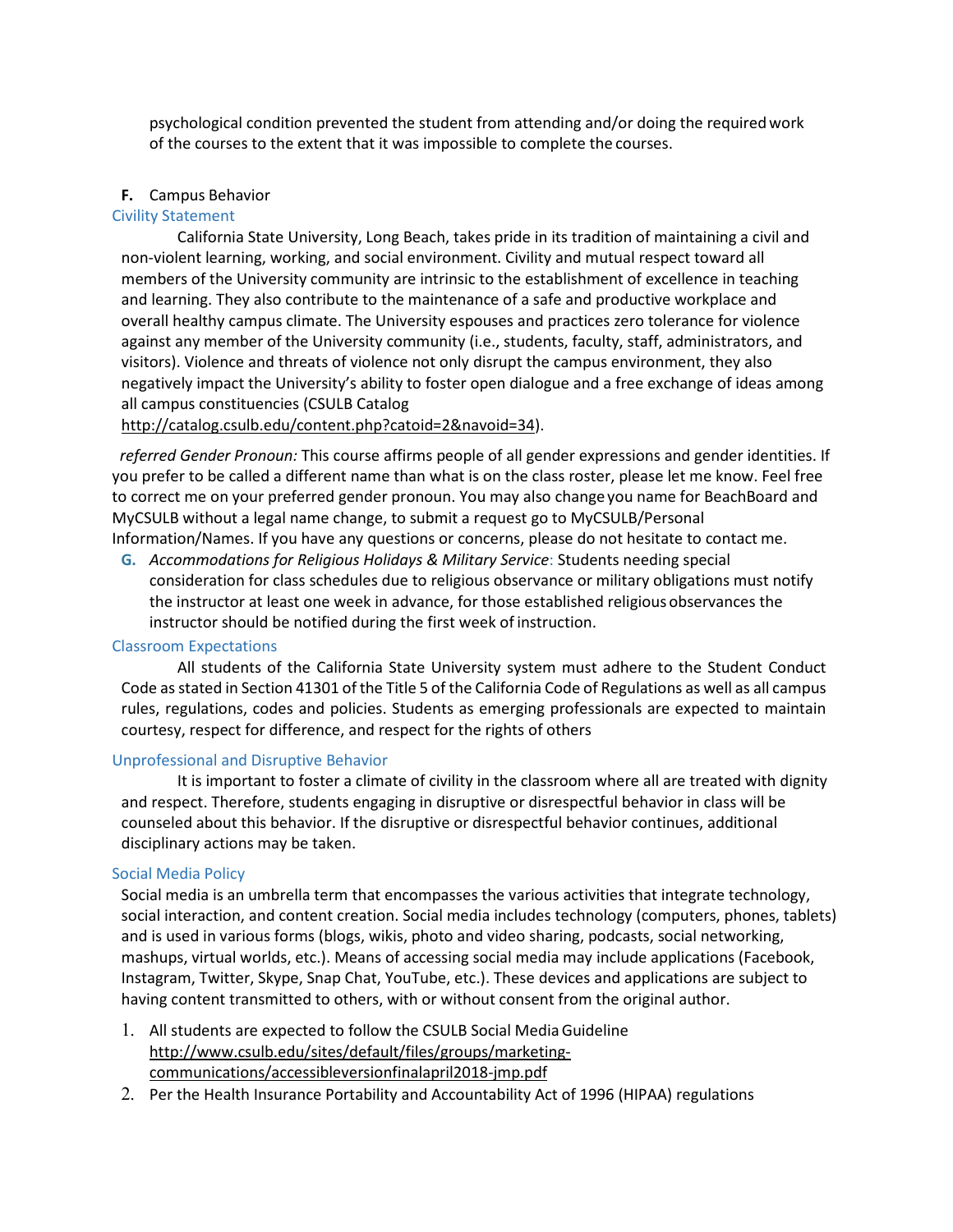## https:/[/www.hhs.gov/hipaa/for-](http://www.hhs.gov/hipaa/for-) professionals/privacy/special-topics/de-

identification/index.html, no information, pictures, videos or descriptions of clients/families can be posted on social media sites. Please see the full HIPAA policy in the ClinicalPracticum Handbook. Violation of HIPAA regulations may result in disciplinary action being taken by the University against the student. The SLP Department takes all violations of HIPAA regulations and the Social Media Policy seriously. Sanctions imposed on violators vary with the seriousness of the violation, ranging from a written reprimand, to dismissal from the graduate program.

3. Students should use caution and good judgment when posting information to electronic communications and social networking sites, both personal and those that are related to the CSULB and/or the Department of Speech-Language Pathology.

Students should follow the criteria below:

- 1. No posting, photos, or recordings are allowed during class or clinical experience exceptwhen approved by the faculty member or supervisor responsible for the learning experience. Under no circumstances will a client be photographed without a signed photo release from that individual. Students and faculty should obtain verbal permission from friends or colleagues before posting on social media.
- 2. Using social media for sharing of class material with anyone who is not enrolled in the course and sharing of academic assessment material (e.g. tests) without express permission from the instructor is explicitly prohibited.
- 3. Careful consideration should be given to any posting on social networks. Students create personal public images with these posts. However, they also represent the SLP Department, CSULB, and the field of speech language pathology.
- 4. Students should carefully consider the way they describe the program, clinical assignments, and professional experiences. Respectfulness and professionalism are expected. Use of social media that results or could result in individual or group harm, physical or emotional (e.g. damage to an individual's personal or public reputation or harassment resulting in personal or public humiliation of others), will not be tolerated.

Violations of these professional behavior standards will result in the following tiered consequences

- 1. First occurrence: Student receives a verbal and written warning which is placed in the student's file. Studnet must meet with the graduate programcoordinator.
- 2. Second occurrence: Student will be reported to the College and University. Consequences of violations will be determined by the Department, College, and University after a full investigation.

=============================================================================

## **XII. Selected & Partial Bibliography and Links:**

#### ASHA DOCUMENTS: Available from [www.asha.org/policy](http://www.asha.org/policy)

- American Speech-Language-Hearing Association. (2001). *Roles and Responsibilities of Speech-Language*  Pathologists With Respect to Reading and Writing in Children and Adolescents [Technical Report]. Available from [www.asha.org/policy. 10.1044/policy.TR2001-00148](http://www.asha.org/policy.%2010.1044/policy.TR2001-00148)
- American Speech-Language-Hearing Association. (2001). *Roles and Responsibilities of Speech-Language*  Pathologists With Respect to Reading and Writing in Children andAdolescents [Position Statement]. Available from www.asha.org/policy. [10.1044/policy.PS2001-00104](http://www.asha.org/policy.%2010.1044/policy.PS2001-00104)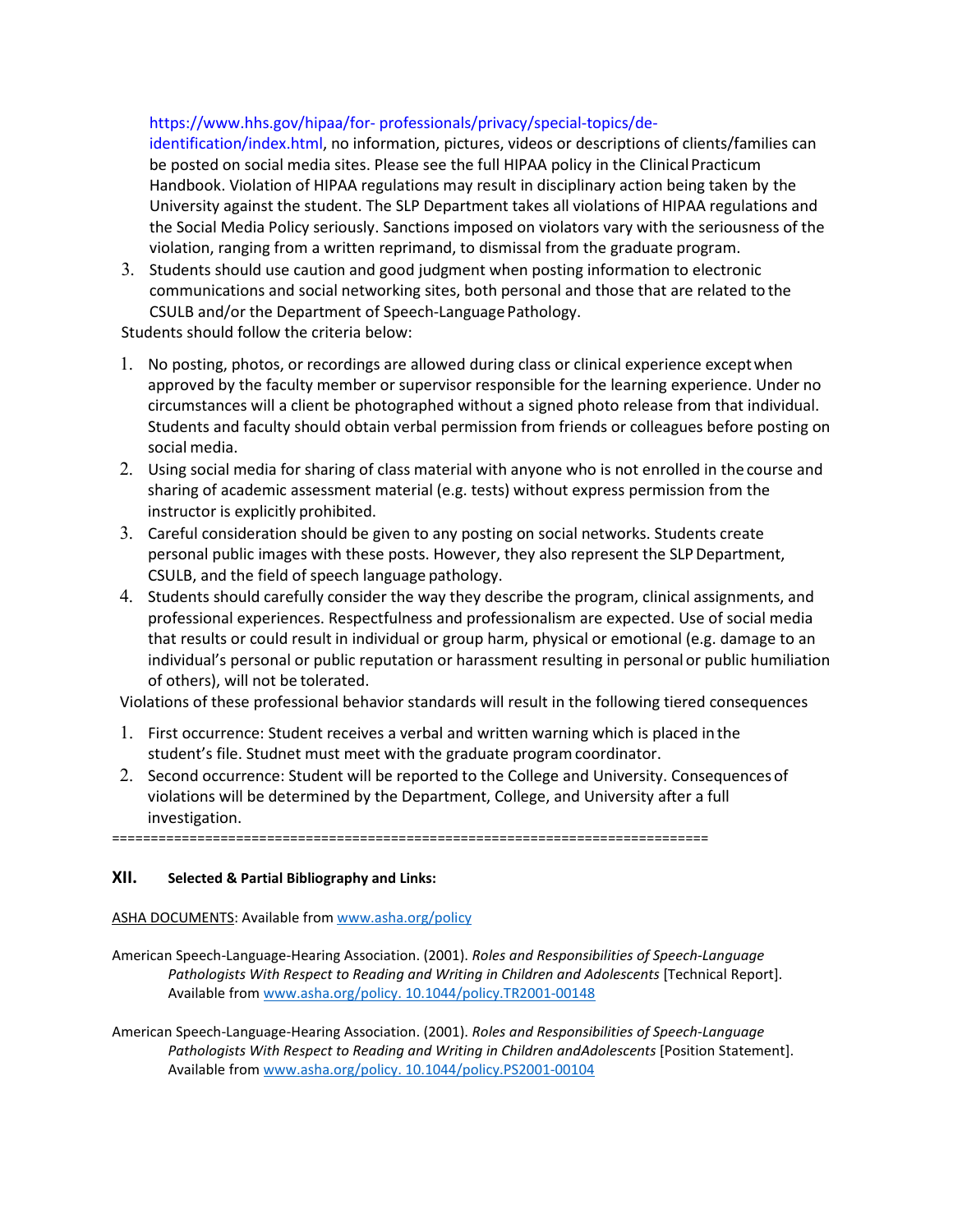- American Speech-Language-Hearing Association. (2001). *Roles and Responsibilities of Speech-Language*  Pathologists With Respect to Reading and Writing in Children and Adolescents [Guidelines]. Available from [www.asha.org/policy. 10.1044/policy.GL2001-00062](http://www.asha.org/policy.%2010.1044/policy.GL2001-00062)
- American Speech-Language-Hearing Association. (2000). *Guidelines for the Roles and Responsibilities of the School-Based Speech-Language Pathologist* [Guidelines]. Available from www.asha.org/policy. DOI: 10.1044/policy.GL2000-00053
- American Speech-Language-Hearing Association (2010). ASHA National Outcomes Measure. Pre-Kindergarten. [http://www.asha.org/uploadedFiles/NOMSPreKindergartenReport.pdf.](http://www.asha.org/uploadedFiles/NOMSPreKindergartenReport.pdf)

ASHA Code of Ethics <https://www.asha.org/Code-of-Ethics/>

- California Department of Education. English Language Arts Content Standards for California Public Schools. Kindergarten through Grade 12. [http://www.cde.ca.gov/be/st/ss/documents/elacontentstnds.pdf.](http://www.cde.ca.gov/be/st/ss/documents/elacontentstnds.pdf)
- Council of Chief State School Officers (CCSSO) and the National Governors' Association (NGA) Center for Best Practices (2010). *Common Core State Standards Initiative*. Retrieved from www.corestandards.org
- DeKemel, K. (2003). *Intervention in Language Arts: A Practical Guide for Speech Language Pathologist*
- Ehren, B.J. (2005). The responsiveness to intervention approach and language impairment. *Topics in Language Disorders*, 25(2), 120-131.

Homer, E.M. (2008). Establishing a public school dysphagia program: A model for administration and service provision. *Language, Speech, and Hearing Services in Schools*, 39, 171-191.

Justice, L.M. (2006). Evidence-based practice, Response to Intervention, and the prevention of reading Difficulties. *Language, Speech, and Hearing Services in Schools*, 37, 284-297.

Power-deFur, L., & Alley, N.S.N. (2008). Legal and financial issues associated with providing services in schools to children with swallowing and feeding disorders. *Language, Speech, and Hearing Services in Schools*, 39, 160-166.

Silliman, E.R., & Berninger, V.W. (2011). Cross-disciplinary dialogue about the nature of oral and written language problems in the context of developmental, academic, and phenotypic profiles. *Topics in Language Disorders*, 31(1), 6-23.

Sun, L., & Wallach, G. P. (2014). Language disorders are learning disabilities: Challenges on the divergent and diverse paths to language learning disability. *Topics in Language Disorders, 34*(1), 25-38.

Ukrainetz, T.A. (2006). The implications of RTI and EBP for SLPs: Commentary on L.M. Justice. *Language, Speech, and Hearing Services in Schools*, 37, 298-303.

Wallach, G.P. (2008). *Language intervention for school-age students: Setting goals for academic success*. St Louis, Mo: Mosby/Elsevier.

Wallach, G.P., & Ehren, B.J. (2004). Collaborative models of instruction and intervention. In E.R. Silliman & L.C. Wilkinson (Eds.). *Language and literacy learning in schools* (pp. 39-59). NY:Guilford.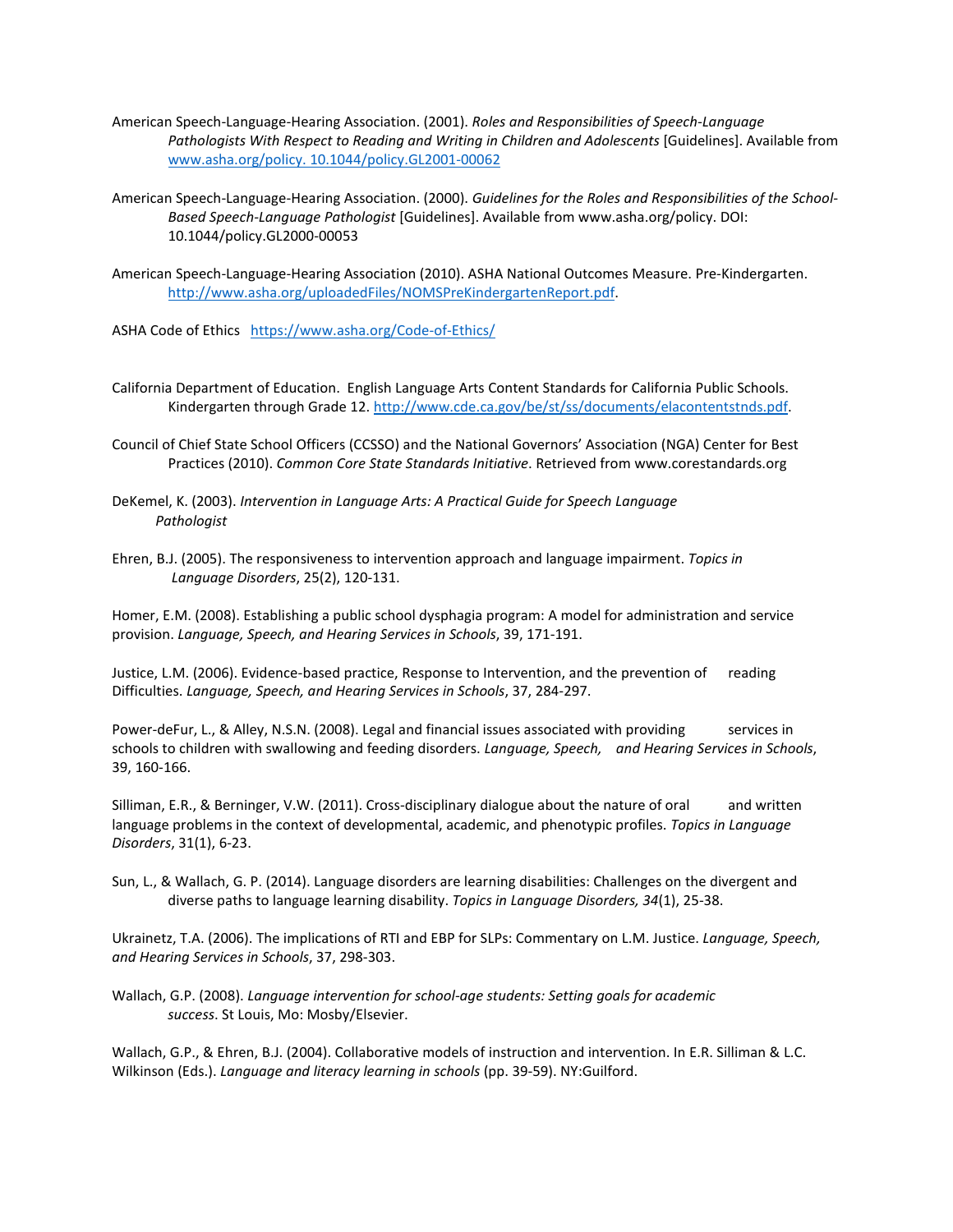Zygouris-Coe, V.I. (2012). Disciplinary literacy and the Common Core State Standards. *Topics in Language Disorders*, 32, 35-50.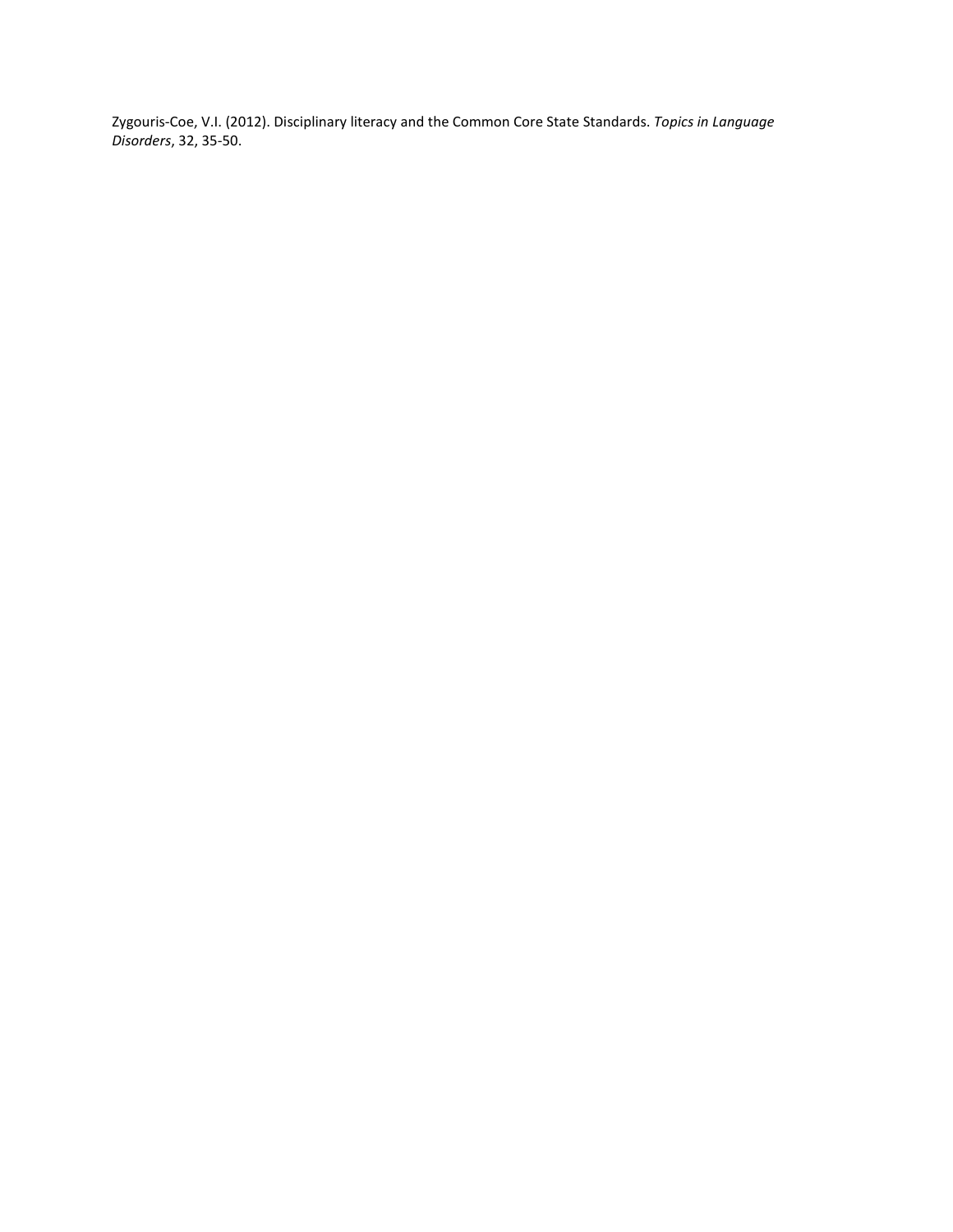| <b>Class</b>   | <b>Date</b>                        | <b>Topic</b>                                                                                                                                            | <b>Assignment or</b><br><b>Guest Speaker</b>                                                                                                                                                                                | Instructional<br><b>Modality</b> |
|----------------|------------------------------------|---------------------------------------------------------------------------------------------------------------------------------------------------------|-----------------------------------------------------------------------------------------------------------------------------------------------------------------------------------------------------------------------------|----------------------------------|
| $\overline{1}$ | Synchronous<br>via Zoom<br>1.22.21 | -Review Course Syllabus<br>(Instructor)<br>-Guest Speaker: Ed. Code/IEPs,<br>S/L - eligibility                                                          | Guest Speaker: Barbara<br>Vuu-Jepsen, M.A., CCC-<br>SLP- Coordinator ABC<br>USD/CSULB Graduate                                                                                                                              | <b>SYNCHRONOUS</b>               |
| 2              | 1.29.21                            | -Ed Code related to Legally<br>Defensible Reports in the Schools<br>-Review Case Example assignment                                                     | a) Application of<br>Ethics/Knowledge & Skills-<br>(In-Class Activity);<br>b) Case Example<br>$(15$ points)<br>Due next week 2.5.21<br>(by 4pm)                                                                             | <b>SYNCHRONOUS</b>               |
| 3              | 2.5.21                             | RtI/MTSS<br>and the Referral Process                                                                                                                    | <b>Discussion Thread #1</b><br>from today's class -<br>Due next week 2.12.21<br>(by 4pm)<br>From Chapter 3 (Moore &<br>Montgomery 2018<br>textbook): Referral and<br>Assessment (via<br>BeachBoard under week 3)            | <b>SYNCHRONOUS</b>               |
| 4              | 2.12.21                            | <b>Guest Speaker: Tips for incoming</b><br>Clinical Fellows (CFs) in the<br>Schools                                                                     | <b>Guest Speaker: Ashley</b><br>Escalante, M.A., CCC-SLP;<br>ABC USD/Former CSULB<br>Grad<br><b>Group Lesson Plan Due</b><br>Next week 2.19.21 by 4pm                                                                       | <b>SYNCHRONOUS</b>               |
| 5              | 2.19.21                            | Guest Speaker: Intersection of<br>school-based practices with<br>private clinic practices -<br>Similarities/Differences? Top 10<br>Tips you should know | 4-5pm Guest Speaker:<br>Thao Pham, M.A., CCC-SLP<br>Owner - Sounds Smart<br>Speech Therapy<br>(Placentia); Former CSULB<br>Grad<br>-In-Class Activity<br><b>Telepractice Lesson Plan</b><br>Due next week 2.26.21<br>by 4pm | <b>SYNCHRONOUS</b>               |

**Appendix A – Topics to Be Covered Spring 2021\***